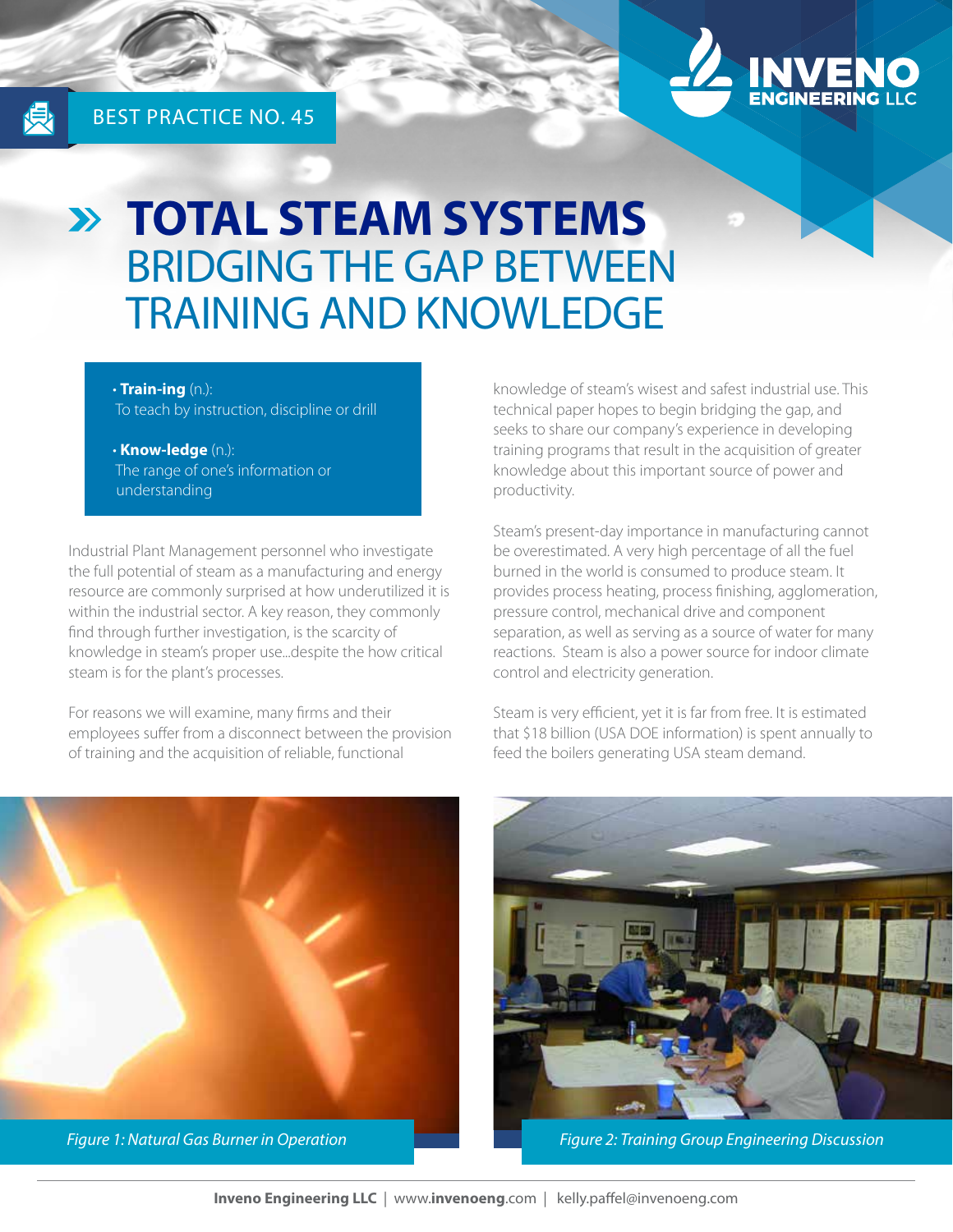This substantial figure is reason enough to seek the significant savings in energy costs typically realized by the proactive training and knowledge-sharing gained through steam system training. Training also yields the benefits of safer, more reliable and efficient provision of steam to equipment and processes. A typical industrial facility can realize steam savings of 12.4% or more through wiser utilization of steam systems.

It is estimated that if steam system improvements were adopted industry-wide, the benefits would reach billions of dollars in fuel cost reductions, as well as reductions in emission reaching to well into the millions metric tons. A great percentage of this cost savings can be achieved by instituting an effective program of steam system training, providing a plant with improvements in the knowledge and capability of its work force.

In only one example from the experience of Inveno Engineering LLC (a leading International provider of steam training programs), a large paper plant instituted steam training for the personnel involved with three paper machines. They achieved some notable results:

- Energy (steam) cost per ton of paper was reduced by 8.3%
- Start up times of the machines were reduced by 65%
- Unscheduled downtime dropped 17%
- The life of steam valves was significantly extended
- Condenser tube failures went down by 43%

# **ATTRIBUTES OF A SUCCESSFUL PROGRAM:**

### **Top-to-bottom commitment**

One of the key determining factors in the effectiveness of steam system training is the ability to extend training's benefits as broadly as possible within an organization. The most successful training programs encompass everyone at an industrial plant. Everyone from the plant manager down to the pipefitter needs to be involved. If this level of commitment is not achieved company-wide, no amount of job-specific training will achieve the desired goal of maximum steam effectiveness.

A typical list of plant personnel who should attend training would include:

- Management
- Safety
- Environmental
- Engineering
- Production
- Maintenance supervision
- Maintenance people
- Pipefitters
- Production people

The correct training program assures that everyone involved leaves the training event with a common level of understanding on steam system, along with shared insights on the various solutions to common steam-related issues. This common vision is an essential part of a successful training program, and to the savings that can result. Companies with successful programs also find they pay dividends which aren't steam specific. A well-trained employee is more satisfied in their job function and they appreciate the investment their company makes in their future. Satisfied employees are less likely to leave for a new position, improving long-term employee retention.

# **Adjusted Attitudes**

Training that produces substantial results begins by changing behavior, which ultimately changes attitudes. Unfortunately, most managers and many professional trainers (who should know better) get this backward. They attempt to build awareness in the hope of creating attitude change, expecting the desired behavior to follow naturally. Such is rarely the case.

Other training programs commit errors on the opposite side of the equation, presuming that attitude change will come by simply giving employees a crash course in the functioning of steam traps. In truth, steam traps make up only a very small percentage of the steam system. A solid training program must encompass the entire system, not just one component. One of the main objectives in any steam system training program is to teach people to focus on the "system" aspect, and not to componentize the steam system.

### **Proper, measurable goals**

Too often, employee training is reactive rather than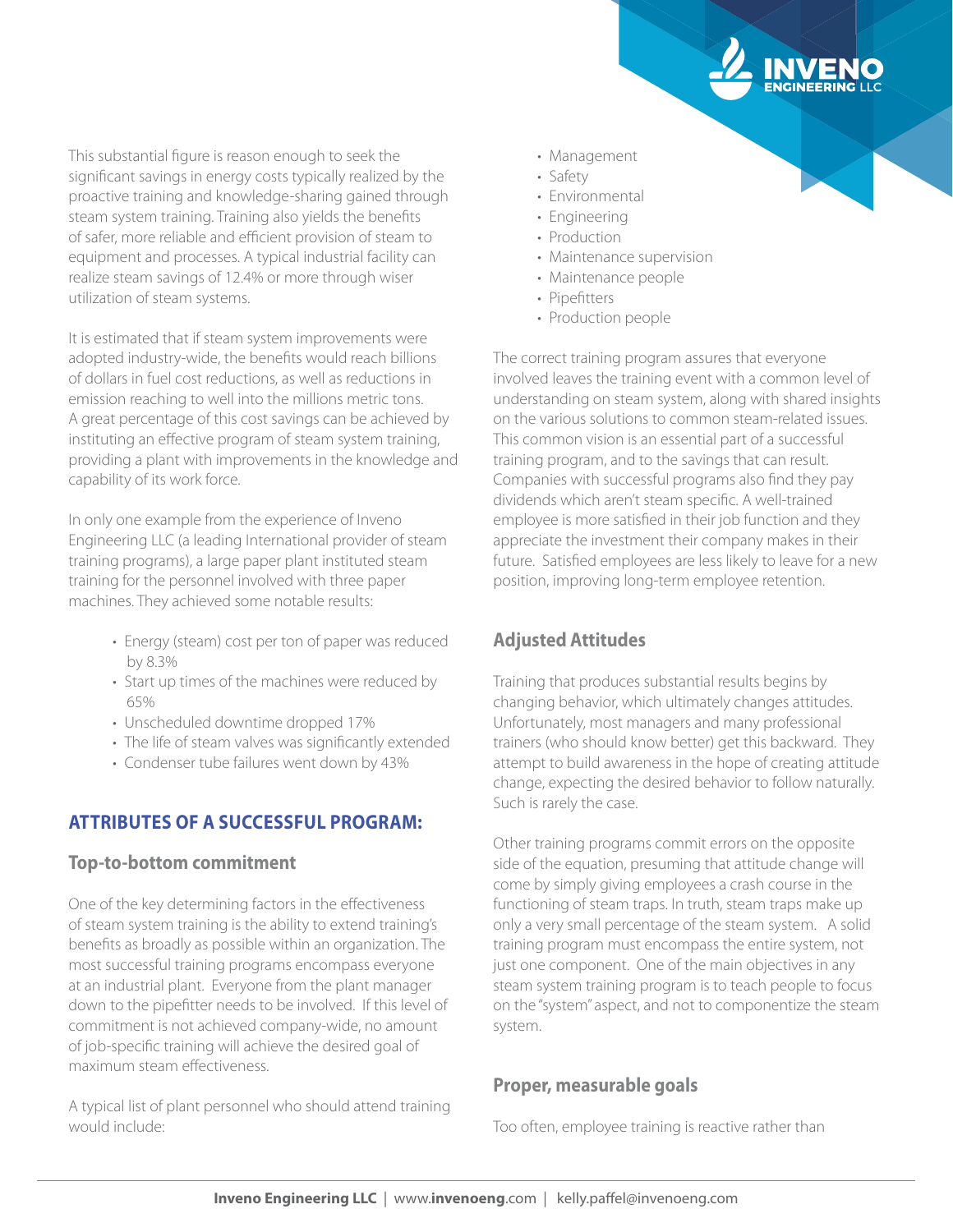

*Field Experienced Instructors*

proactive. It focuses on recognizing the symptoms of a failure, and fails to examine the reasons failures occur and how to prevent them. There is a tremendous lack of training in steam system Root Cause Failure Analysis (RCFA). If a steam trap fails and no RCFA is done before another steam trap is installed, the new trap is likely to fail as well. Unfortunately, complete steam system assessments often reveal that the root cause of a system failure can be traced to individuals who do not possess the skill and/or



knowledge to perform their jobs safely or properly in a steam system.

For example, water hammer in a steam system is a leading cause for premature failure of equipment (67%) and is extremely unsafe for plant personnel. Despite this, it is consider by many plants as normal. In fact, water hammer in industrial plant operations can lead to injury and even death.

Industrial plant management must have the commitment to conduct periodically evaluations and review people, procedures, and training to ensure that the plant's needs are being met. When deficiencies in the steam system are determined, industrial plants must develop strategies that will address the difficulties. Properly trained employees will increase plant reliability and productivity, while boosting plant profits. Improperly trained employees, or employees trained for the wrong reasons, represent a real lost profit opportunity.

A successful training/improvement program should begin by committing some important background information to paper, then revisiting the documentation periodically as an aid in assessing the training process.

- Document the reasons a steam system training course is being conducted
- Determine what changes in behavior and system performance are sought from the training
- Brainstorm ways to get the greatest number of people involved
- Benchmark the existing knowledge levels of the trainees, through the use of a simple pre-test
- Prepare yourself for surprising results to the pre-test...virtually all training program managers are alarmed by the scores commonly earned by employees who previously were thought to have a high level of steam system knowledge
- Institute metrics to test the performance of the training instructor

• Take steps to engage an instructor with current, documented success in steam training. Even